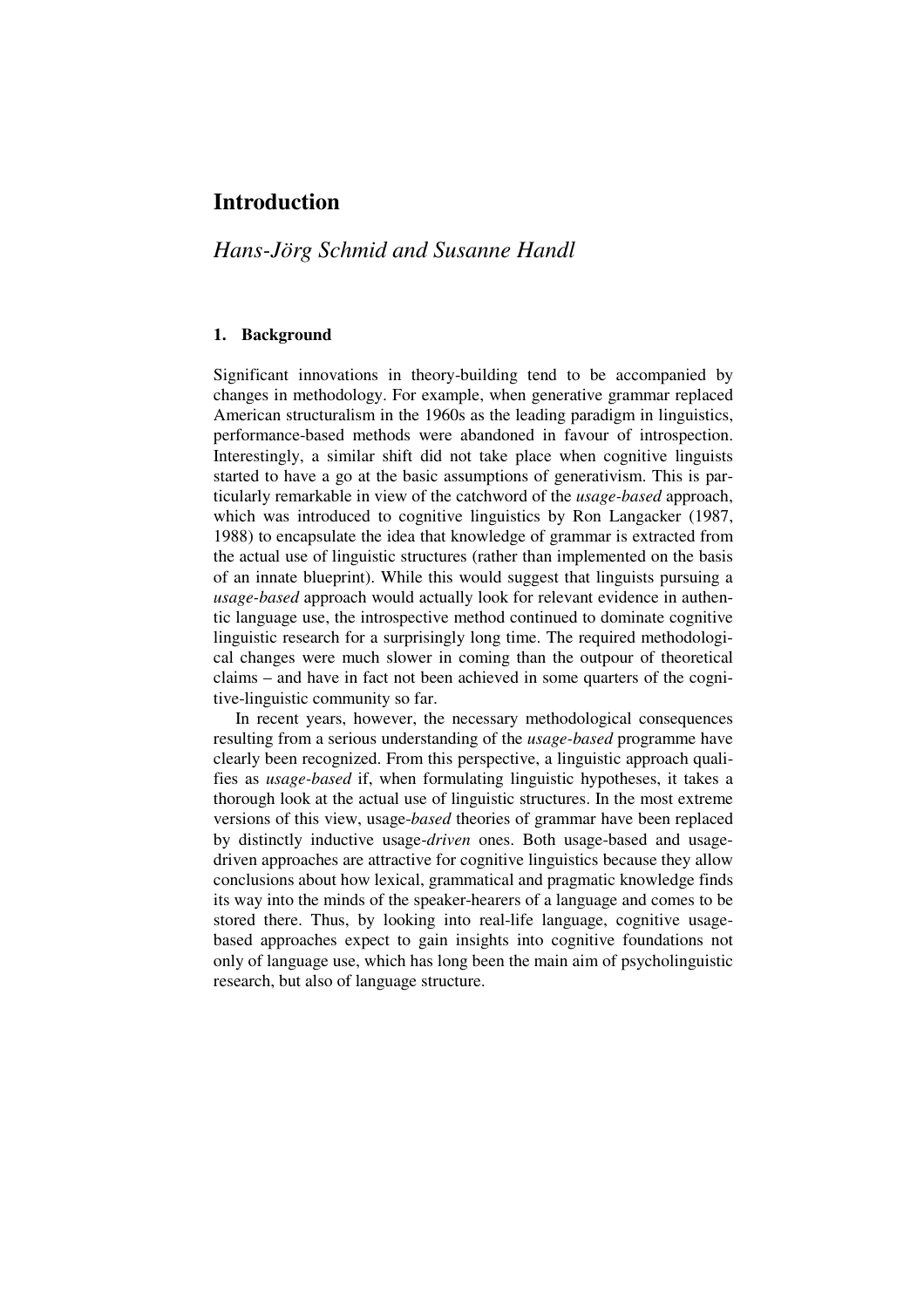The recent trend towards a usage-based methodology, an important milestone of which is marked by the volume *Usage-based models of language* edited by Michael Barlow and Suzanne Kemmer (2000), manifests itself in a number of different strands. One important impetus has recently come from the empirical work on a usage-based theory of first language acquisition by Michael Tomasello and his team at Leipzig (cf., e.g., Tomasello 2000, 2003; Lieven et al. 2003). In the same period, historical linguistics has seen a move towards usage-based accounts of language change, e.g. in the work of Joan Bybee and Paul Hopper (cf., e.g., Bybee and Hopper 2001; Bybee 2006a, 2006b). Combining the corpus-linguistic methodology with cognitive-linguistic theorizing, linguists such as Dirk Geeraerts and his research group at Leuven (e.g. Tummers, Heylen and Geeraerts 2005), Stefan Gries (e.g. to appear), Hans-Jörg Schmid (2000) and Anatol Stefanowitsch (e.g. Stefanowitsch and Gries 2003, 2006) have tried to tap into the linguistic usage of large populations of speakers by investigating the material collected in computerized corpora.

#### **2. Focus**

Attempts to establish plausible links between linguistic data, on the one hand, and assumptions about their cognitive foundations, on the other, can only be convincing to the extent that they rely on observed recurrent linguistic behaviour, no matter whether it is recorded in the form of corpora of authentic language use, studied in linguistic experiments or simulated computationally on the basis of actual usage. For it is only for recurrent patterns of usage that it makes sense to assume that the underlying structure is intrasubjectively stable across time and intersubjectively similar across members of a speech community. Both characteristics are required if a given linguistic form is to be seen as manifesting a stored representation that is part of the 'grammar' of a language or variety of language.

Taking this obligation very seriously, the papers in the present volume all aim to bring together observed patterns of linguistic usage with cognitive-linguistic concepts and models. Equally importantly, all contributions have an empirical basis and show a high level of awareness of the potential and limits of the methodology applied. The methods used range from the investigation of corpora and tailor-made samples of authentic language use to linguistic and psycholinguistic experiments as well as computational simulations based on actual usage.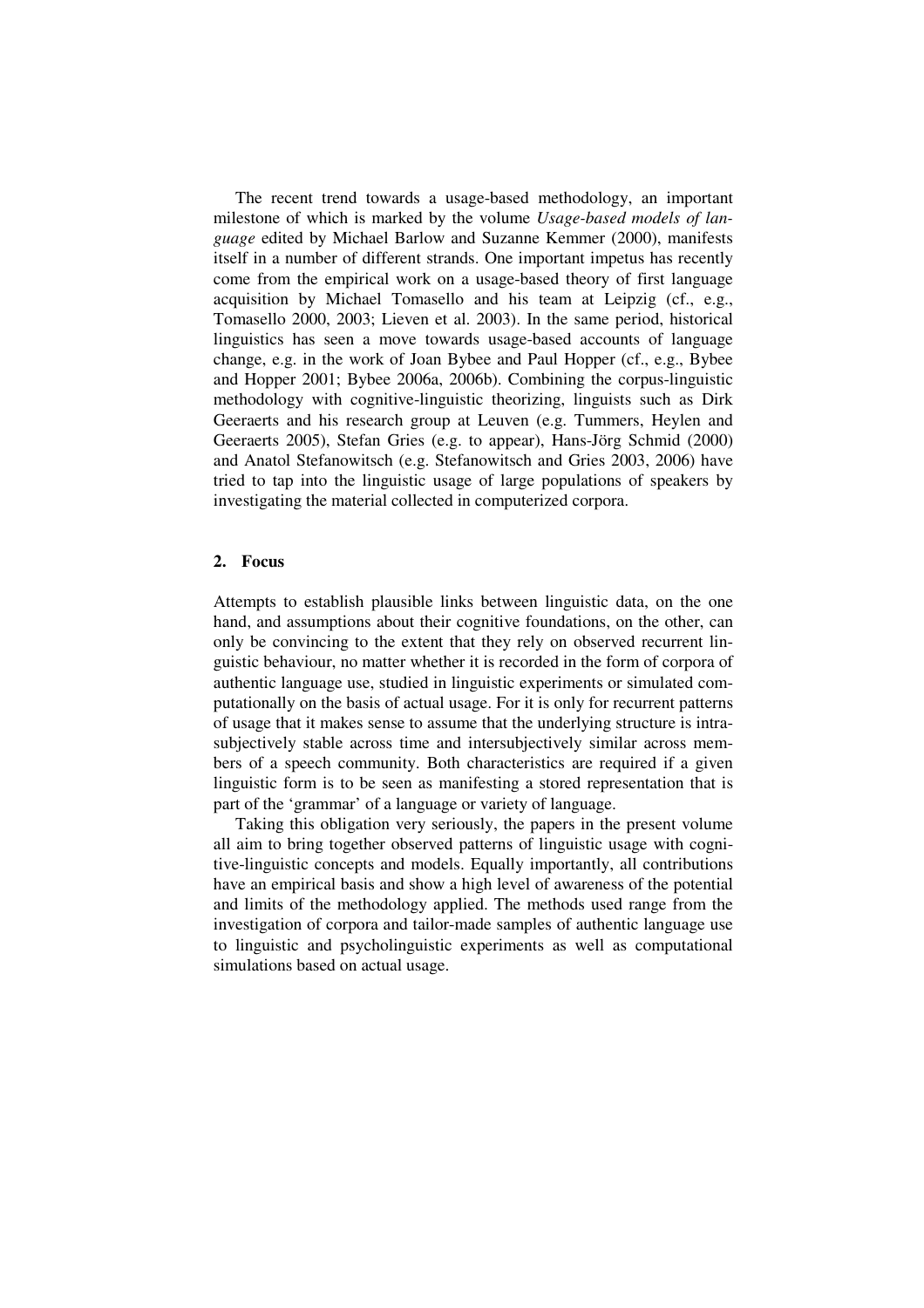The linguistic phenomena investigated in the contributions run the gamut from the lexico-conceptual and collocational level to morphological and grammatical categories, constructions and pragmatic functions. Cutting across the grouping of the papers into lexical and grammatical studies that divide the volume into two parts (see below, Section 3), two complementary perspectives of language and cognition are represented: in one set of papers, the established methods of psycholinguistic experimentation, quantitative corpus analysis and computational simulation are exploited to demonstrate the viability and increase the plausibility and force of cognitivelinguistic thinking. The papers in the second group test well-known cognitive-linguistic approaches such as conceptual metaphor theory, the theory of idealized cognitive models and construction grammar against authentic data demonstrating their applicability and explanatory potential, but also their limitations. Both groups include papers reaching beyond the scope of traditional cognitive-linguistic topics, e.g. by taking a critical stance of reductionist cognitive thinking.

### **3. The contributions**

As mentioned above, the volume is divided into two parts, each comprising five papers. The papers in the first part focus on lexical patterns and their relations to cognitive processes and cognitive-linguistic concepts. They are ordered according to the complexity of the linguistic elements studied, from individual lexical items to concepts and collocations.

The same principle underlies the arrangement of the papers in the second part. Starting with inflectional morphemes and grammatical categories, the grammatical patterns investigated include argument-structure constructions and valency patterns as well as the pragmatic functions of sentence mood.

In the first contribution on the lexicon, **George Dunbar** addresses a problem that has a long history in cognitive semantics, viz. the distinction between ambiguous and vague lexemes. While ambiguous lexemes have traditionally been considered to have a number of distinct senses, vague ones are seen to carry one meaning that is interpreted in different ways depending on actual usage contexts. Taking up a proposal by Tuggy (1993), who pleaded for a scalar approach that treats ambiguity and vagueness as two poles of a continuum, Dunbar describes a computational model implementing this continuum, which is based on a connectionist network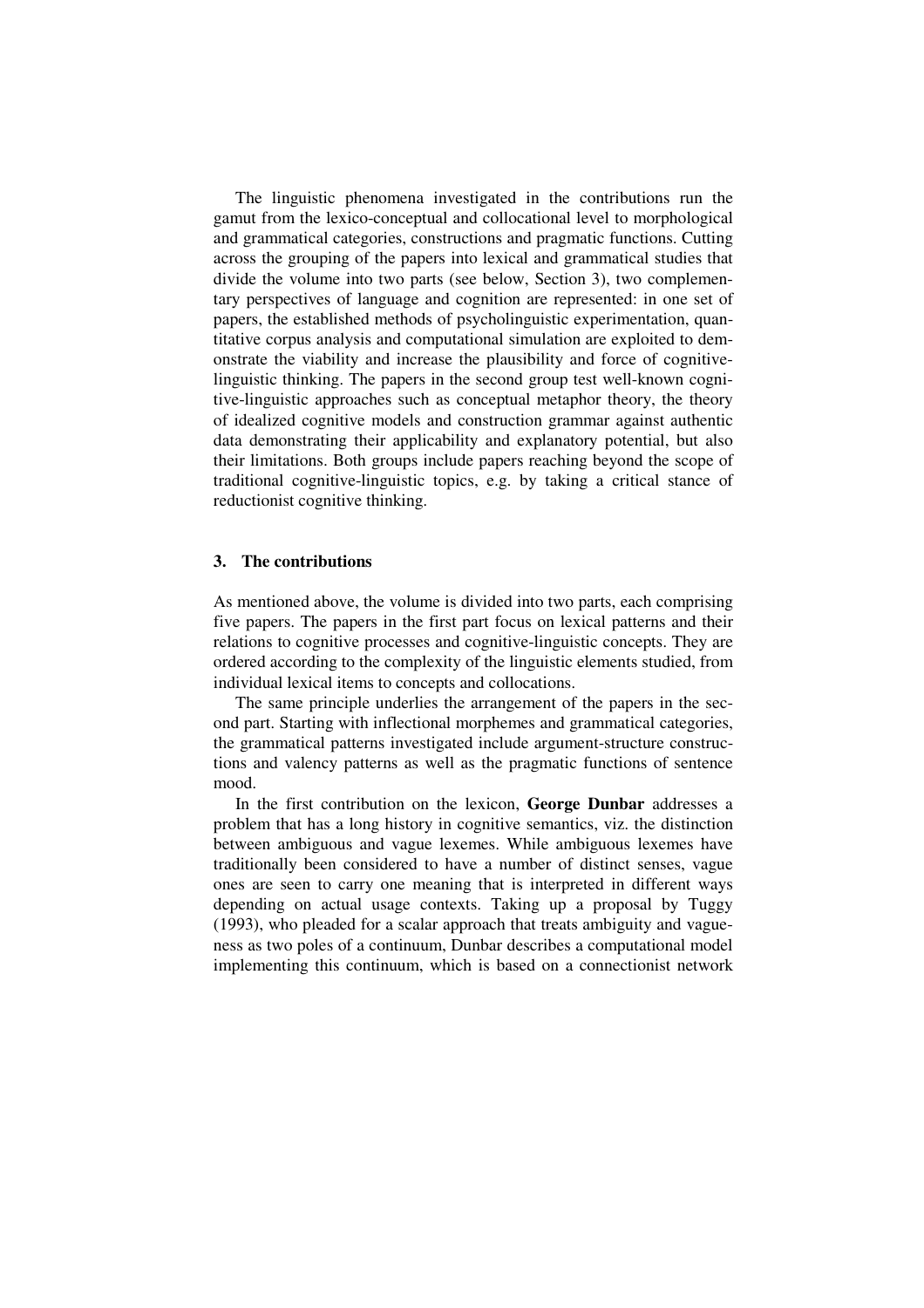and validated against the lexicographic decisions taken by the corpus-based COBUILD dictionary. Dunbar closes his paper by arguing that the general mechanism underlying his model gives a good account of a number of general cognitive and perceptual phenomena.

The focus of **Dylan Glynn's** paper is also a semantic relation, viz. synonymy. Studying the three near-synonyms *annoy, bother* and *hassle* denoting slightly different aspects of the concept BOTHER, Glynn emphasizes that semantic investigations must take into account not only the lexicogrammatical frames providing patterns for occurrences of individual lexemes, but also use-related and user-related aspects like registers and regional varieties. His approach is corpus-driven and quantitative, and highly sensitive to the power and limitations of the methods applied. In order to come to grips with the highly multivariate data situation, Glynn uses advanced statistical methods such as correspondence analysis and hierarchical cluster analysis. These multidimensional techniques allow him to map usage patterns that arguably correspond to ways of carving up conceptual space as suggested to speakers of English by the grammar and lexicon of that language.

**Olaf Jäkel** applies the theory of idealized cognitive models (cf. Lakoff 1987: 113–114 *et passim*) to the study of public boundary disputes concerning the highly controversial concepts of LIFE and DEATH. His investigation focuses on the entrance boundary of LIFE, with linguistic material taken from the public discourse on embryonic stem cell research going on in both English (United States) and German (Germany) in the years 2000 to 2002. By close scrutiny of the data collected, Jäkel manages to show how scientists and politicians involved in the stem cell debate quarrel over denotational incongruencies, each party trying to dislocate or relocate denotational boundaries to suit their aims. The conceptual basis of this dispute is provided by diverging cognitive models of LIFE, including the conservative model, which sees life as beginning with conception, and the biotechnical model, according to which human life proper does not begin before *nidation*, a term introduced fairly recently to denote the settling of the foetus in the female womb.

Like Jäkel, **Brigitte Nerlich** studies usage-patterns in public discourse with the aim of unravelling the conceptual framing of public events. Nerlich looks into press releases and interviews published by scientists as well as the press coverage of key events in science and presents two case studies, one on the alleged breakthrough towards the possibility of 'cloning' the first human being in the laboratories of South Korean scientist Woo-Suk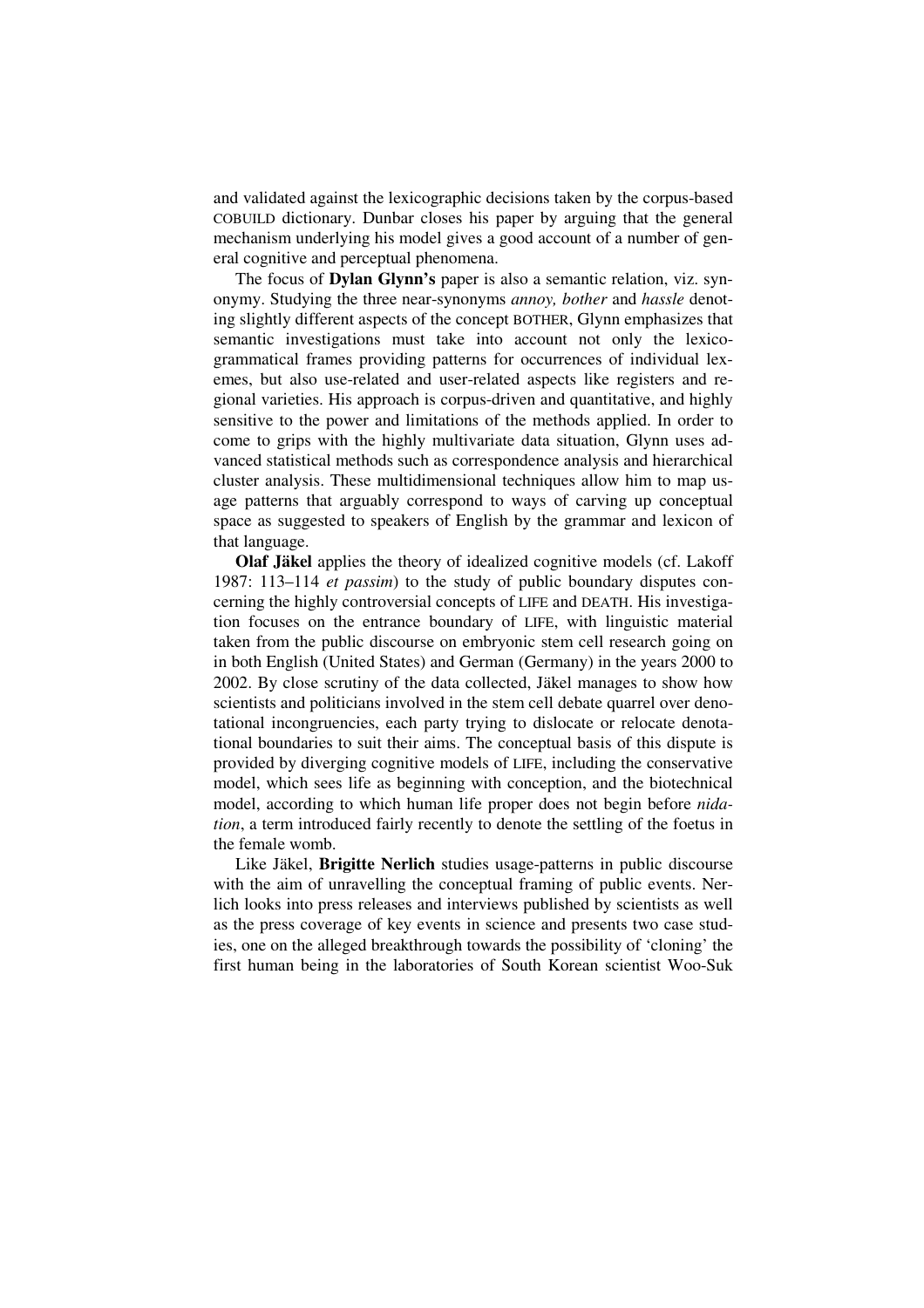Hwang, and one on the emergence of so-called *superbugs* heralding the *post-antibiotic apocalypse*. In her analyses, Nerlich extends conceptual metaphor theory in order to study the politics and ethics of *discourse metaphors* in authentic contexts. She manages to show how usage-patterns that rely on entrenched conceptual metaphors are deliberately launched and exploited by scientists themselves and by the press to influence public opinion, for example, with the ultimate aim of creating the public hysteria that will force politicians to provide more funding.

**Susanne Handl** and **Eva-Maria Graf** introduce an acquisitional aspect into the pattern discussion, relating the contextualist notions of idiom principle and open-choice principle (cf. Sinclair 1991) to the cognitive notions of holistic and analytic language processing (cf. Wray 2002). Drawing on the hypothesis that the quality and evolution of recurring word combinations in different stages of linguistic development provide insights into the anchoring and processing of language in the mind, they classify two essential types of word co-occurrences, i.e. lexical collocations and patterns. Their analysis of these types in children's and adolescents' corpora shows that in a phase of predominantly holistic language processing the percentage of lexical collocations is higher, whereas in an analytical phase, speakers produce more patterns, as they have become aware of the separability and combinability of previously unanalyzed linguistic chunks.

The first paper of the second part, authored by **Ewa Dąbrowska**, moves the interest in language acquisition from the lexicon to grammar. Dąbrowska presents two empirical studies which show that children rely on low-level generalizations when acquiring their first language. One study deals with the inflectional marking of the dative singular in Polish, the other with questions with long-distance dependencies in English (e.g. *what do you think you're doing* or *who do you think you are*). In both cases Dąbrowska reports experimental evidence suggesting that low-level schemas are psychologically more basic and often preferred to the higher-level generalizations proposed in the form of 'rules' by generative grammar. What is also striking is that these low-level schemata tend to hinge on prototypical lexical realizations of constructions.

**Klaus-Michael Köpcke**, **Klaus-Uwe Panther** and **David Zubin** argue for a conceptual-pragmatic approach to explaining gender agreement in German. Providing a wealth of attested examples from various sources they adapt Corbett's (2003) gender agreement hierarchy by replacing Corbett's formal categories with the conceptual-pragmatic functions of specifying, modifying, predicating and reference-tracking. While grammatical agree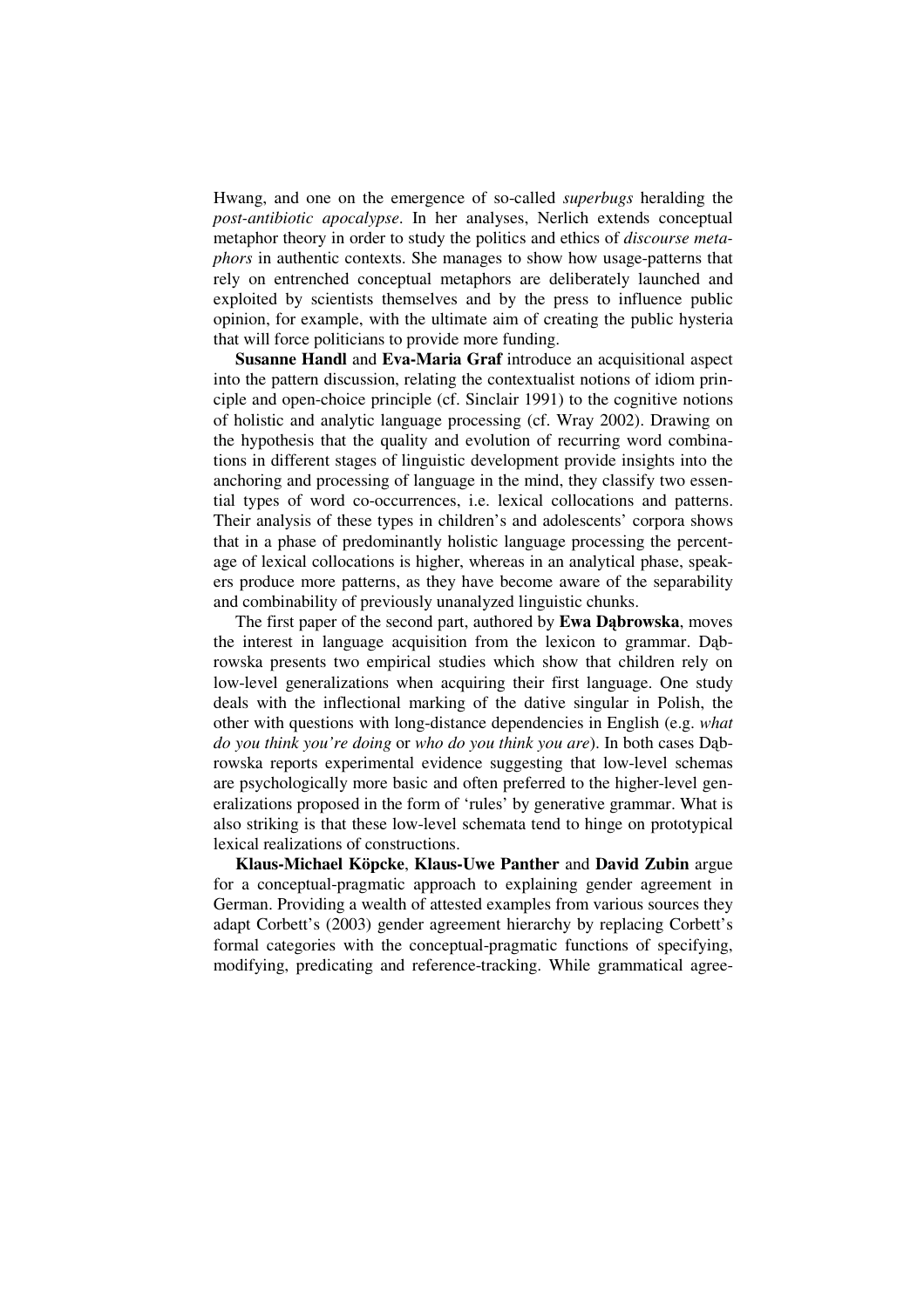ment dominates in specifying and modifying contexts, conceptual agreement tends to prevail in uses with reference-tracking function, especially when other syntactic factors (like high degree of syntactic embeddedness) and discourse factors (such as narrative concerns) support this choice.

 **Ulrich Detges** tackles a grammatical problem similar to the lexical one dealt with by Dunbar. The French-language phenomenon which he studies from both a diachronic and a synchronic point of view traditionally goes by the name of *imparfait de politesse* and has often been considered a mere usage variant of the 'normal' *imparfait* by many researchers. By means of an in-depth quantitative and qualitative corpus study, Detges is able to show that the so-called *imparfait de politesse* actually encompasses two types of phenomena that should be distinguished, namely one more variable pattern manifesting a range of verbs that invite a metonymic inference yielding a down-toning effect, and another more specific one consisting of *je voulais* ('I wanted') and a *verbum dicendi* such as *dire* 'to say', *parler* 'to speak', *demander* 'to ask', *proposer* 'to propose' etc. While the first type retains many aspects of 'normal' uses of the *imparfait*, the second one has become entrenched as a discourse marker with a present-tense meaning serving a range of specific textual functions. Detges concludes that the second pattern offers a case of a polysemous meaning of a grammatical construction, since *je voulais* + *verbum dicendi* is still motivated by the meaning of the *imparfait*, but too removed for it to be experienced as being derived from the latter by present-day native speakers of French.

Like Ewa Dąbrowska, **Thomas Herbst** addresses the nature and degree of generalizations stored in the minds of native speakers of a language. His focus lies on a comparison of the predictions made by construction grammar, as represented by Goldberg's (1995, 2006) argument-structure constructions, with those (implicitly made) by European valency models of grammar. While the former postulates fairly high-level generalizations assisted by lower-level schemata, descriptions of verbs in terms of their valency patterns have typically been item-specific, as they often defy generalizations based on shared meanings. Herbst's rich data come from diverse corpora as well as the *Valency Dictionary of English* (Herbst et al. 2004), which identifies several hundred valency patterns of English verbs, nouns and adjectives. Herbst concludes by stating that construction grammar is probably better equipped than valency grammar to account for grammatical creativity (cf., e.g., Goldberg's by now notorious … *sneezed the tissue off the table*, 1995: 152). On the other hand, construction grammar still has to find a way of adequately accounting for how the wealth of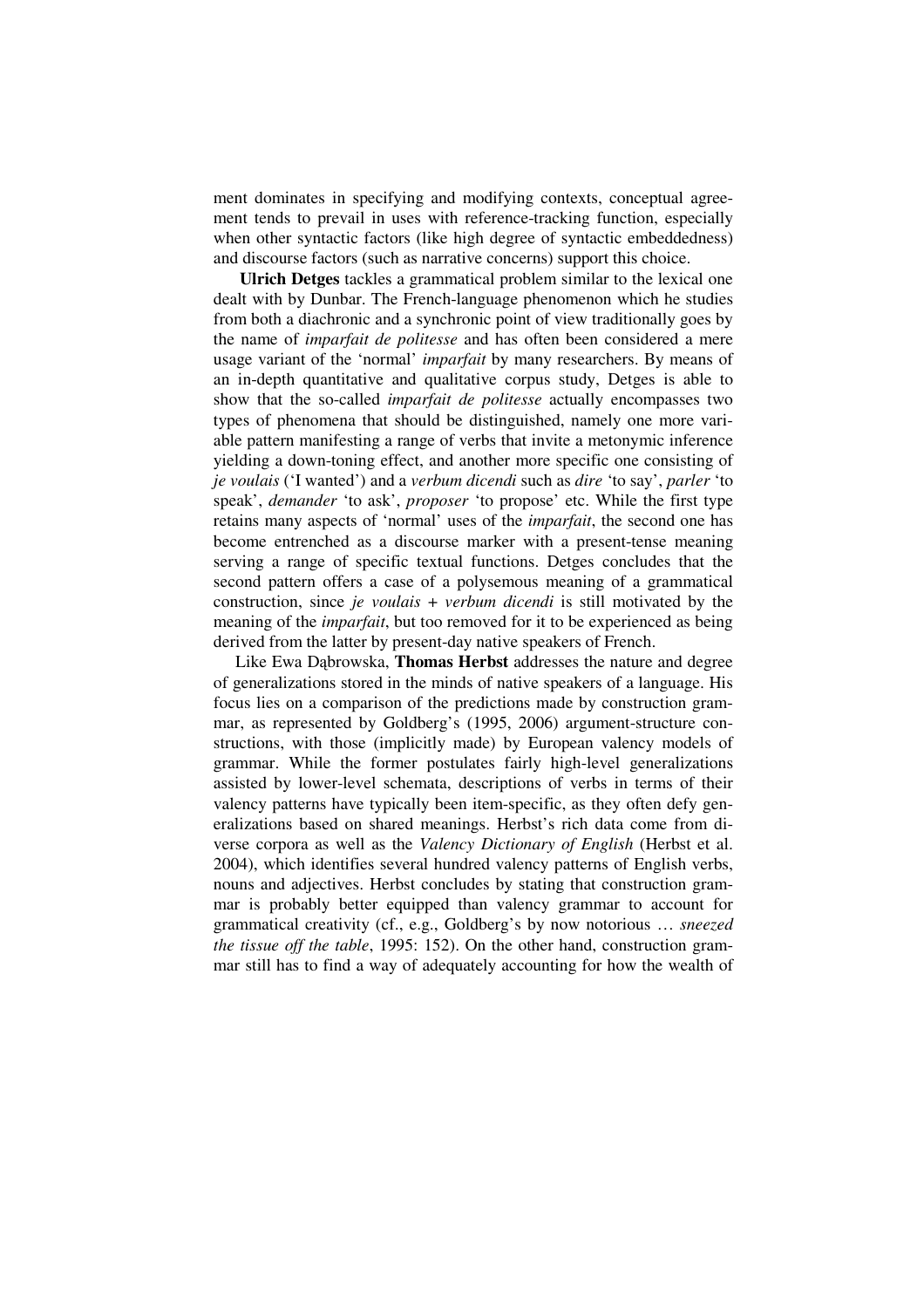item-specific knowledge of grammatical patterns is stored in long-term memory.

**Patric Bach** and **Dietmar Zaefferer** investigate the pragmatic functions of declarative and interrogative sentences. They compare two languages: German, where interrogatives are marked by subject-operator inversion at the beginning of sentences, and Japanese, where interrogatives are marked by a sentence-final interrogative particle (*ka*). Their main concern is how the difference between assertives and interrogatives is processed cognitively and whether it has an effect on the cognitive representations of the contents of the corresponding sentences. These research questions are investigated with original experiments exploiting the so-called Simon effect, i.e., the observation that ipsilateral responses are faster and more accurate than contralateral ones. By systematically varying the place where visual and verbal information was displayed on the computer screen and the side of the keys that informants had to press on the computer keyboard, Bach and Zaefferer were able to isolate the effect of the assertion-question distinction and the effect of the forward-typing (German) and backwardtyping (Japanese) language. They present evidence from their tests suggesting that declarative sentences are processed in a richer and more fleshedout propositional form than interrogatives and that the types of cognitive representations constructed depend on the position of the interrogative marker in the sentence.

#### **References**

| Barlow, Michael, and Suzanne Kemmer |  |  |
|-------------------------------------|--|--|
|-------------------------------------|--|--|

 2000 *Usage-based Models of Grammar*. Cambridge: Cambridge University Press.

#### Bybee, Joan

- 2006a *Frequency of Use and the Organization of Language*. Oxford: Oxford University Press.
- 2006b From usage to grammar: the mind's response to repetition. *Language* 82 (4): 711–733.

#### Bybee, Joan, and Paul Hopper (eds.)

 2001 *Frequency and the Emergence of Linguistic Structure.* Amsterdam – Philadelphia: John Benjamins.

#### Corbett, Greville

 2003 Agreement: Terms and boundaries. In *Role of Agreement in Natural Language: Proceedings of the Fifth Annual Texas Linguistics Soci-*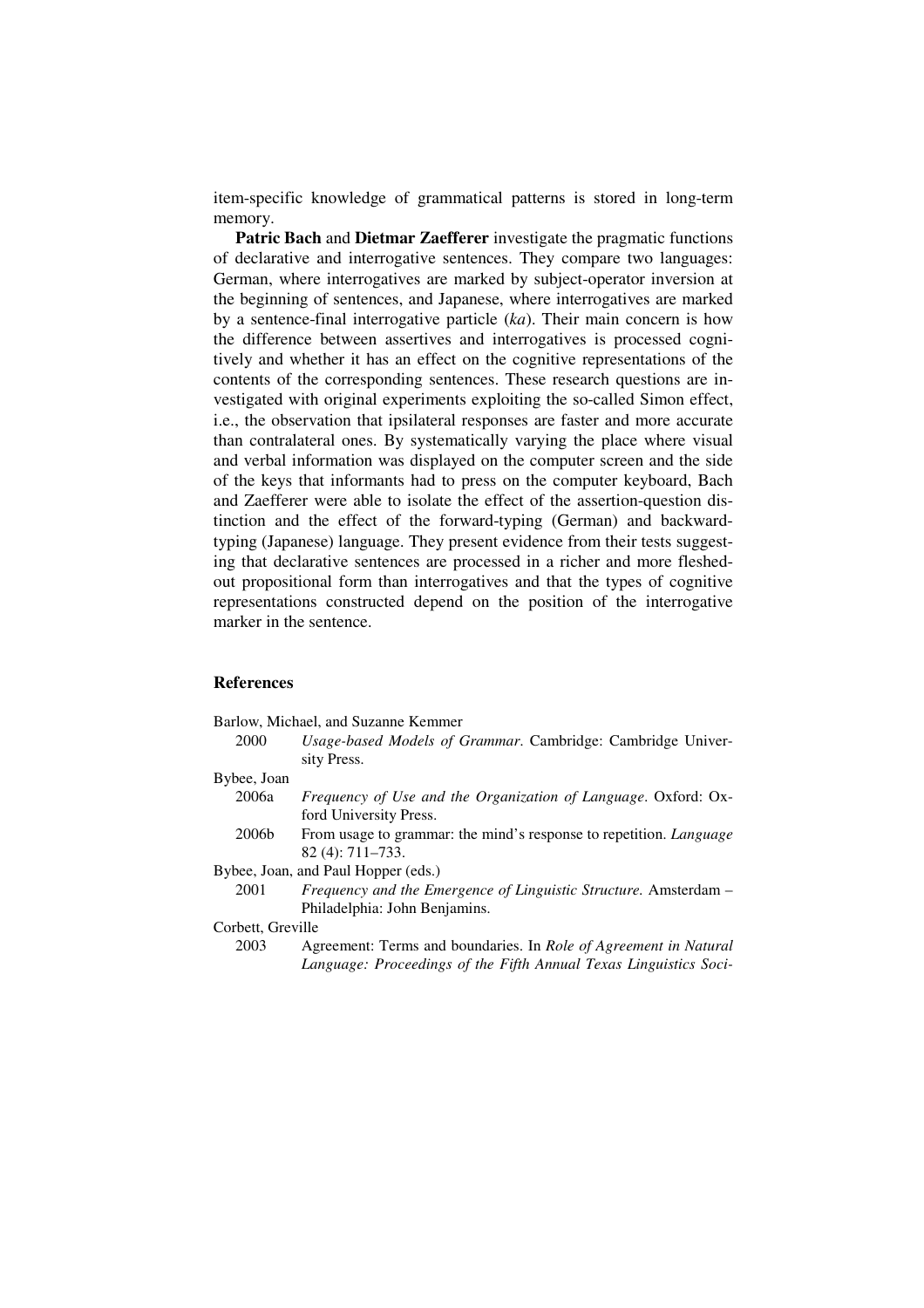*ety*, W. E. Griffin (ed.), 109–122. Texas Linguistic Forum 53: http://uts.cc.utexas.edu/~tls/2001tls/2001proceeds.html.

#### Goldberg, Adele

- 1995 *Constructions: a Construction Grammar Approach to Argument Structure*. Chicago: Chicago University Press.
- 2006 *Constructions at Work. The Nature of Generalization inLlanguage*. Oxford: Oxford University Press.

#### Gries, Stefan Th.

 t.a. Corpus data in usage-based linguistics: What's the right degree of granularity for the analysis of argument structure constructions? In *Expanding Cognitive Linguistic Horizons*; Mario Brdar, Milena Žic Fuchs, and Stefan Th. Gries (eds.), Amsterdam – Philadelphia: John Benjamins.

#### Lakoff, George

- 1987 *Women, Fire, and Dangerous Things. What Categories Reveal about the Mind*. Chicago – London: University of Chicago Press.
- Langacker, Ronald
	- 1987 *Foundations of Cognitive Grammar, Vol. I: Theoretical Prerequisites*, Stanford,CA: Stanford University Press.
	- 1988 A usage-based model. In *Topics in Cognitive Linguistics*; Brygida Rudzka-Ostyn (ed.), 127–161. Amsterdam – Philadelphia: John Benjamins.
- Lieven, Elena, Heike Behrens, Jennifer Speares, and Michael Tomasello
	- 2003 Early syntactic creativity: a usage-based approach. *Journal of Child Language* 30: 333–370.

#### Schmid, Hans-Jörg

 2000 *English Abstract Nouns as Conceptual Shells. From Corpus to Cognition*. Berlin – New York: Mouton de Gruyter.

#### Sinclair, John M.

- 1991 *Corpus, Concordance, Collocation*. Oxford: Oxford University Press.
- Stefanowitsch, Anatol, and Stefan Th. Gries
	- 2003 Collostructions: investigating the interaction of words and constructions. *International Journal of Corpus Linguistics* 8 (2): 209–243.
- Stefanowitsch, Anatol, and Stefan Th. Gries (eds.)
- 2006 *Corpus-based Approaches to Metaphor and Metonymy*. Berlin New York: Mouton de Gruyter.
- Tomasello, Michael
	- 2000 First steps in a usage based theory of first language acquisition. *Cognitive Linguistics* 11: 61–82.
	- 2003 *Constructing a Language: A Usage-Based Theory of Language Acquisition*. Cambridge, MA: Harvard University Press.